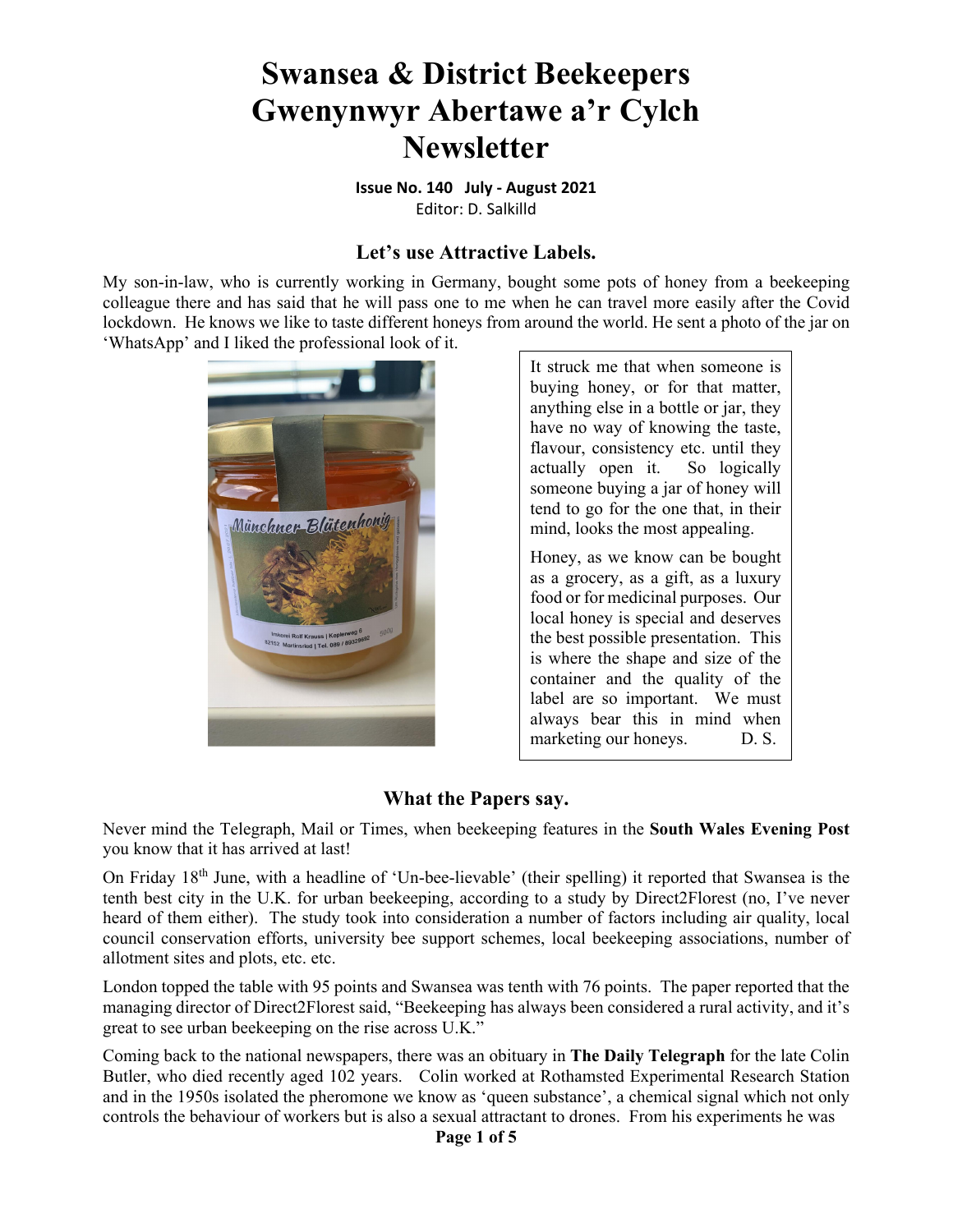able to determine that the pheromone, produced in the mandibular glands, was transmitted in the hive by contact with the queen, not by emitting an odour, as had previously been thought.

Other items in **The Daily Telegraph** recently include an article about red mason bees and a company who distributes them throughout the U.K. for pollination purposes. According to the article, red mason bees are the only bees legally allowed to be kept on allotments because they don't sting. They make their nests in tubes where each cell is made of mud – so a source of damp soil is vital. Female eggs are laid in individual cells in the middle of the tube with male cells at the ends. The males emerge first in spring. According to the article, they are ideal pollinators in gardens and in orchards.

In May, several newspapers reported that beekeepers were being urged to avoid foreign bred queens and to breed their own. According to the articles, some 21,405 queens were imported last year, mainly from Italy and Greece, with 363 colonies imported from Italy.

As I have mentioned in the past, importation of queens in not a new development. In my booklet "Modern Bee – Keeping" a Handbook for Cottagers", published by the BBKA in 1882, Thomas H. Blow, a manufacturer of hives in Welywn, Hertfordshire, advertises 'Foreign bees a Speciality'. The advert goes on to say that stocks of queens of Cyprian, Syrian, Carniolan, or Ligurian bees can be supplied.

This was some 20 years before the 'Isle of Wight Disease' was first reported in 1904. That disease, nowadays thought to be caused by Chronic Bee Paralysis Virus, decimated British and Irish bee colonies and necessitated importation to rebuild stocks.

Coming back to todays reports however, most authorities recognise that locally adapted bees survive our cool, damp British winters better than imports from warmer Mediterranean climates, though these foreign bees are prolific honey gatherers in the warm, settled weather which we don't often get in Britain.

The articles point out that the native 'black bees' fly in colder temperatures and make smaller colonies, hence are able to survive winter with less stores than bees from warmer climates.

If you are considering buying colonies or re-queening, do try your best to get locally adapted bees, the dark ones if they are available. It will be to your benefit in the long run.

In the "Letters Column" of the Daily Telegraph, on  $18<sup>th</sup>$  June, were two responses to previous articles about lawns. The first writer said that his garden was alive with bees except for the area which had been left to grow wild. The second followed in similar fashion, indicating that his neatly cropped lawn is surrounded by buddleia, ceanothus, lavender, sage, salvia, poppies, as well as fruit trees, all of which are bee and insect friendly. He is rather tired of "wild lawn" enthusiasts telling him how to maintain an insect friendly garden. When my garden goes "wild" it is usually because I just haven't got round to looking after it properly! D. S.

#### **Adding Supers**

The honey flow has started. Depending on the forage available in your area expect the flow to continue through July and, in some areas, into August. Remember to check your hives regularly to see if more supers are needed. I usually add another when the previous super is about three quarters full.

In a good honey flow, a strong colony can easily add thirty pounds of honey in a week so watch carefully and have your new supers readily available. If you expect to be away, for instance on holiday, then use your discretion and maybe put two empty supers on, but only if you'll be away for a while.

The honey flow doesn't always come to an end early. I remember one year when our then Secretary, the late Mr. Mike Cram, extracted his supers at the end of August and put them back on the hive for clean-up. To his surprise and delight, they were filled up again, this time with Himalayan Balsam, which is quite a nice honey.

Coming back to extra supers, use drawn comb if you have it or use new foundation. In a good honeyflow, bees will draw out foundation very quickly anyway. In the past I have experimented with unwired comb, putting just a slim strip, about 2cm wide, at the top of a frame and letting the bees draw it down. This has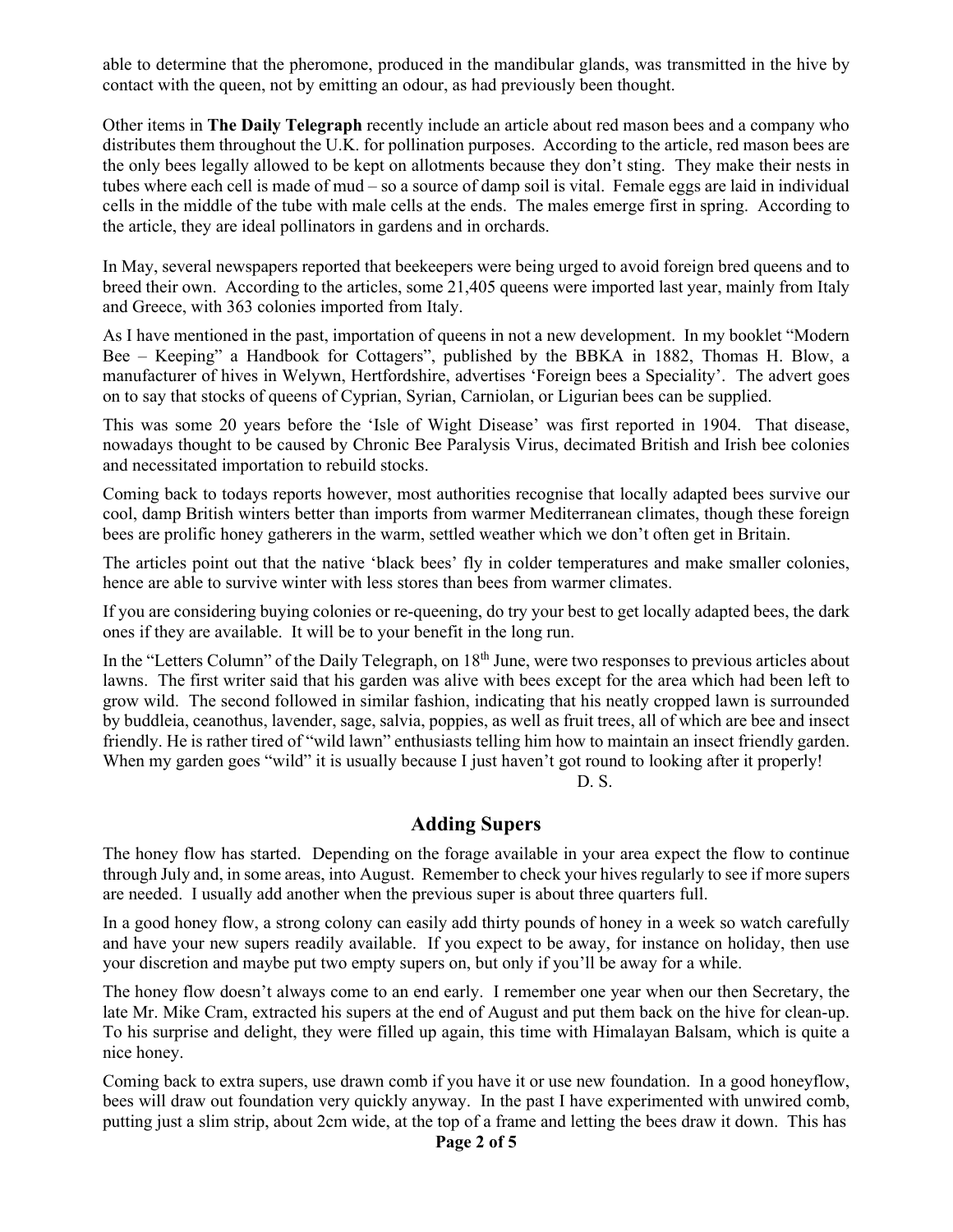worked well for me (and the bees), but only in a good honeyflow. To ensure they didn't draw it down in a random fashion, I sandwiched frames with starter strips between frames of drawn comb. Surprisingly, these unwired frames worked well in the extractor, without breaking up.

One word of caution here. Make sure the supers are not too high as lifting heavy supers at heights above your waist can strain you back. If they look as though they will go too high, take them off and store them for later extraction.

On the question of lifting heavy supers, if you can't manage it on your own, get someone to give you a hand or simply take the frames out individually so that you don't have to handle the entire weight of a super at one time.

Some years ago, whilst harvesting my crop, I put three Langstroth supers on my (single wheeled) wheelbarrow to take them up to the house for extraction. That was a big mistake. Not only was the wheelbarrow almost impossible to steer but it collapsed under the weight of them. Well, carrying about 120 lb. was just too much for it. The moral is not to overload anything, work within your own capabilities.



**Some hives on an old farmhouse in the village of La Clusaz in the French Alps.** 

When we were on holiday in France a few years ago, I spotted these hives high on the side of an old farmhouse. At first, I wondered how the beekeeper managed to check them, let alone put extra supers on them, then I realised that they were like the hives in a bee-house, built into the structure of the house and accessible from the rear. Incidentally, some of those alpine meadow honeys are dark, very viscous and delicious.

Do keep an eye on your colonies and do be careful when lifting supers. D. S.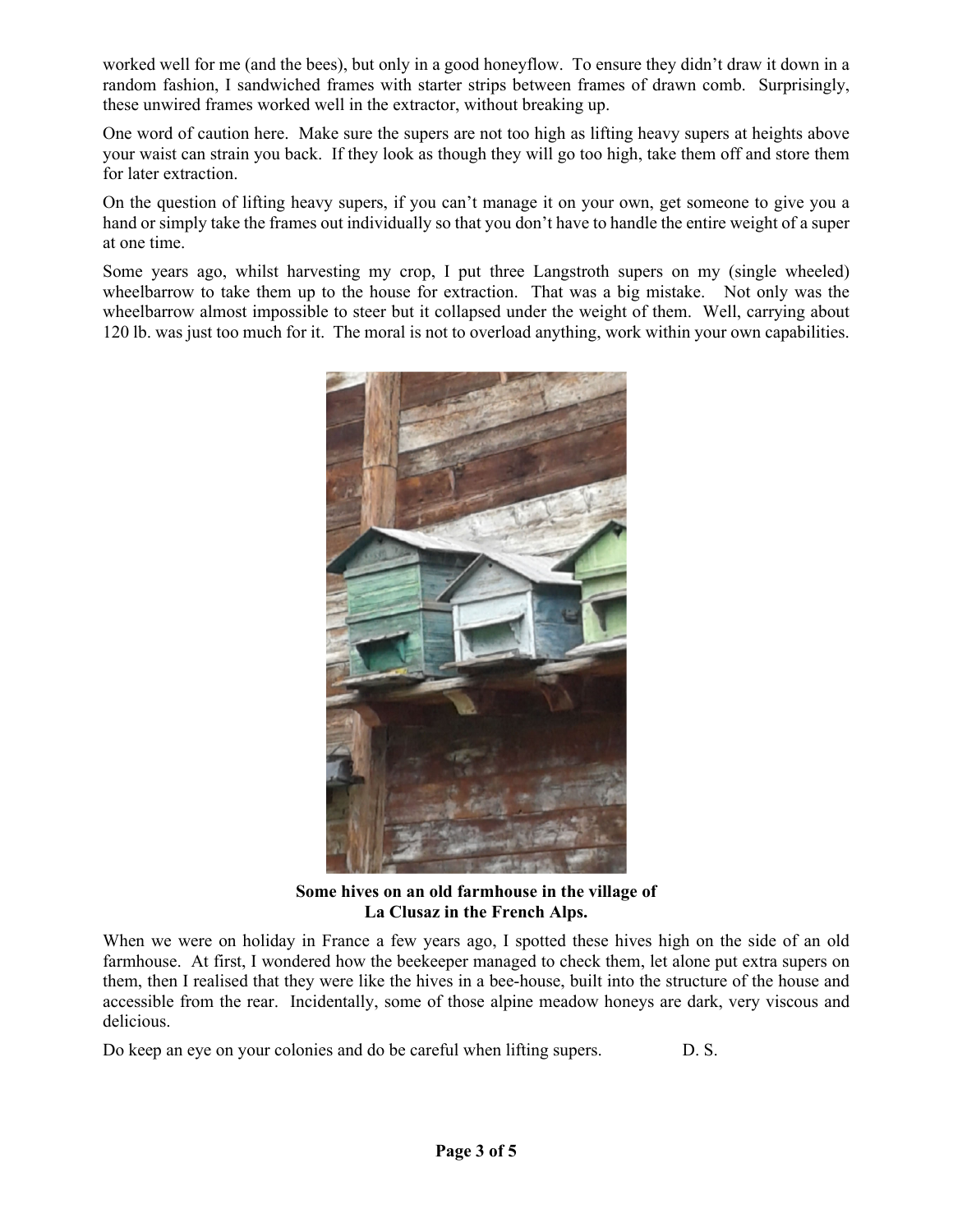## **"When Bees were Bees"** by Tom Davies.

Southern California in the U.S.A. has many attributes, among which in 1931 were members of the sage family providing nectar for bees.

Three sages were described in "Gleanings in Bee Culture" for May 1931, sent to the magazine by a Mr. L. L. Andrews of Corona, California.

First described was the purple sage, mostly grown in northern Los Angeles and Ventura counties. It has a stem something like the white sage, with purple blossoms, produces a beautiful white honey and bloom in May and June.

Second was the black sage, growing from Mexico well up into Monterey County, leaves not unlike the garden sage, a bush about four feet high in flower from February to July in good seasons. The blossoms issue from a button-like growth on shoots, are white at first, ageing to pinkish, producing a delicious white honey.

The third described was the white sage, grown mostly in southern Riverside and Diego Counties, reputed to survive fire hazards, white blossoms similar to snapdragons, meaning that bees have to open the blooms with their front legs to get at the nectar. It blooms from the end of June and through July and August, producing a near white honey.

All of these honeys taste delicious and I have a fairly large garden sage here so when it is in flower I will have a look at how the bees manage its flowers.

Till next time, Tom.

## **Minimum Numbers.**

I was recently asked the question, "What is the minimum number of bees needed to keep a colony viable". To be quite honest, I had never been asked before, couldn't answer, so thought that I would look it up online. That was easier said than done. There were numerous options available and the most sense I could get was that somewhere between 5000 and 10,000 workers, with a mated queen were needed. Others put it at two frames of bees, and others again suggested 2 lb. of bees, both with a mated queen. Take your pick!

Then, of course, we must consider **Mini-Nucs**, mostly used for raising and mating queens. They can manage for a short while with just a cupful of workers, but only for a limited time. Once the queen is seen to be laying well, she is transferred to a larger colony.

I sometimes wonder how a small cast survives when they swarm late in the season. The queen needs to mate and the colony needs to expand enough to have a workforce able to collect and store its winter supplies. Some do survive but I feel that a number don't make it. D. S.

# **My Inspection Follow-up.**

Once again, I am reporting on my two colonies. You will remember that in the last newsletter, I had managed to damage the queen in one of the colonies but there was an emergency queen cell in the hive. Well, sadly nothing came of it and when I opened it a few weeks later, I found that the colony had laying workers in it.

I mulled over the option of combining the colony with the other but, fearful that they might damage the good queen, I decided against combining. This decision may be right or wrong and I would appreciate hearing from members who have been in the same position themselves. It will make an interesting followup article.

You might ask why did I leave it so long before checking up on them. This was because, in my experience, it is best to give a new queen time to hatch, mate and start laying before disturbing a colony. Again, others may have different points of view which I would be glad to hear about.